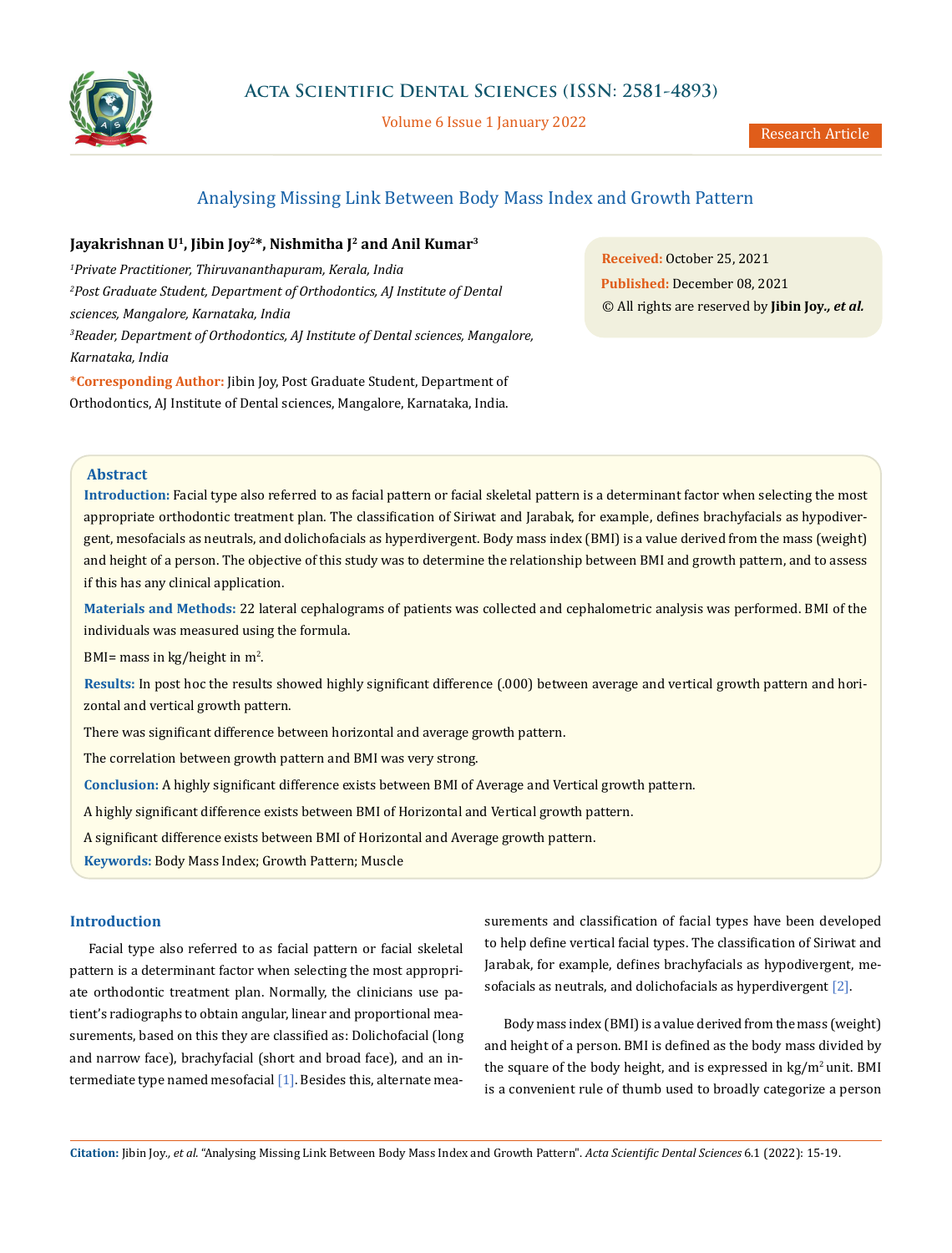as underweight, normal weight, overweight, or obese based on tissue mass ([muscle,](https://en.wikipedia.org/wiki/Muscle) fat, and bone) and height [3]. Commonly accepted BMI ranges are under  $18.5 \text{ kg/m}^2$  (underweight), 18.5 to  $24.9 \text{ kg/m}^2$  (normal weight), 25 to 30 kg/m<sup>2</sup> (overweight), and over 30 kg/m $^2$  (obese). When used to predict an individual's health, rather than as a statistical measurement for groups, BMI has limitations that can make it less useful than some of the alternatives, especially when applied to individuals with [abdominal obesity,](https://en.wikipedia.org/wiki/Abdominal_obesity) [short](https://en.wikipedia.org/wiki/Short_stature)  [stature,](https://en.wikipedia.org/wiki/Short_stature) or [unusually high muscle mass](https://en.wikipedia.org/wiki/Bodybuilding) [3].

The objective of this study was to determine the relationship between BMI and growth pattern, and to assess if this has any clinical application.

### **Aim of the study**

To evaluate the relationship between body mass index and growth patten.

### **Objectives of the Study**

To compare the body mass index with horizontal, average, vertical growth pattern.

### **Materials and Methods**

Records of body mass index and growth pattern of adolescent individuals were taken from patients visiting Department of Orthodontics, AJ institute of dental sciences, Mangalore.

BMI was calculated by using formula:

```
BMI= mass in kg/ height in m<sup>2</sup>
```
The [WHO](https://en.wikipedia.org/wiki/World_Health_Organization) regards a BMI of less than  $18.5\ \mathrm{kg/m^2}$  as underweight and may indicate [malnutrition](https://en.wikipedia.org/wiki/Malnutrition), an [eating disorder](https://en.wikipedia.org/wiki/Eating_disorder), or other health problems, while a BMI equal to or greater than 25 kg/m<sup>2</sup> is considered overweight.

#### **BMI classification**

- Group 1- Underweight- value less than 18.5 kg/m<sup>2</sup>
- Group 2- Normal- value between  $18.5-25 \text{ kg/m}^2$
- Group 3- Overweight- value above  $25 \text{ kg/m}^2$ .

#### **Growth pattern classification.**

- Vertical growth pattern- below 62%
- • Average growth pattern- 62-65%
- Horizontal growth pattern- above 65%.

### **Growth pattern measurements**

Angular measurements from pre-treatment lateral cephalometric radiographs of patients undergoing treatment in AJ Institute of dental sciences, Mangalore were used. Subjects were selected and grouped into vertical, average and horizontal growth pattern based on Jarabacks ratio, Sella-nasion/palatal plane, sella-nasion/mandibular plane, sella-nasion/anatomic occlusal plane, palatal plane/ mandibular plane angle.

#### **Statistical analysis**

Sample size calculated using formula

$$
n=\frac{2*\left(Z_{1-\frac{\alpha}{2*k}}+Z_{1-\beta}\right)^2*\sigma^2}{d^2}
$$

Where

$$
Z_{1-\frac{\alpha}{2\pi k}}: =2.39 \text{ for } 3 \text{ groups}
$$

Confidence level of 95%

$$
Z_{1-\beta}:\quad \text{28 at 90\% power}
$$

Standard deviation (σ) - 6.3537 from pilot study

Clinically significant difference- 6.25 from pilot study

Sample size is 28 in each group for 3 groups.

$$
\mathop{\mathrm{At}}\nolimits
$$

 $Z_{1-\frac{\alpha}{244}}$ : =2.39 for 3 groups

Confidence level of 95%

 $Z_{1-\beta}$ : 84 at 80% power

Standard deviation (σ) - 6.3537 from pilot study

Clinically significant difference- 6.25 from pilot study

Sample size is 22 in each group for 3 groups.

Descriptive analysis will be done. Inferential analysis will be done using ANOVA/kruskal wallis for difference between the 3 growth patterns. Further test will be done at the time of analysis if required. P value will be set at 0.05.

#### **Results**

Table 1 showing the distribution of study subjects based on different growth patterns.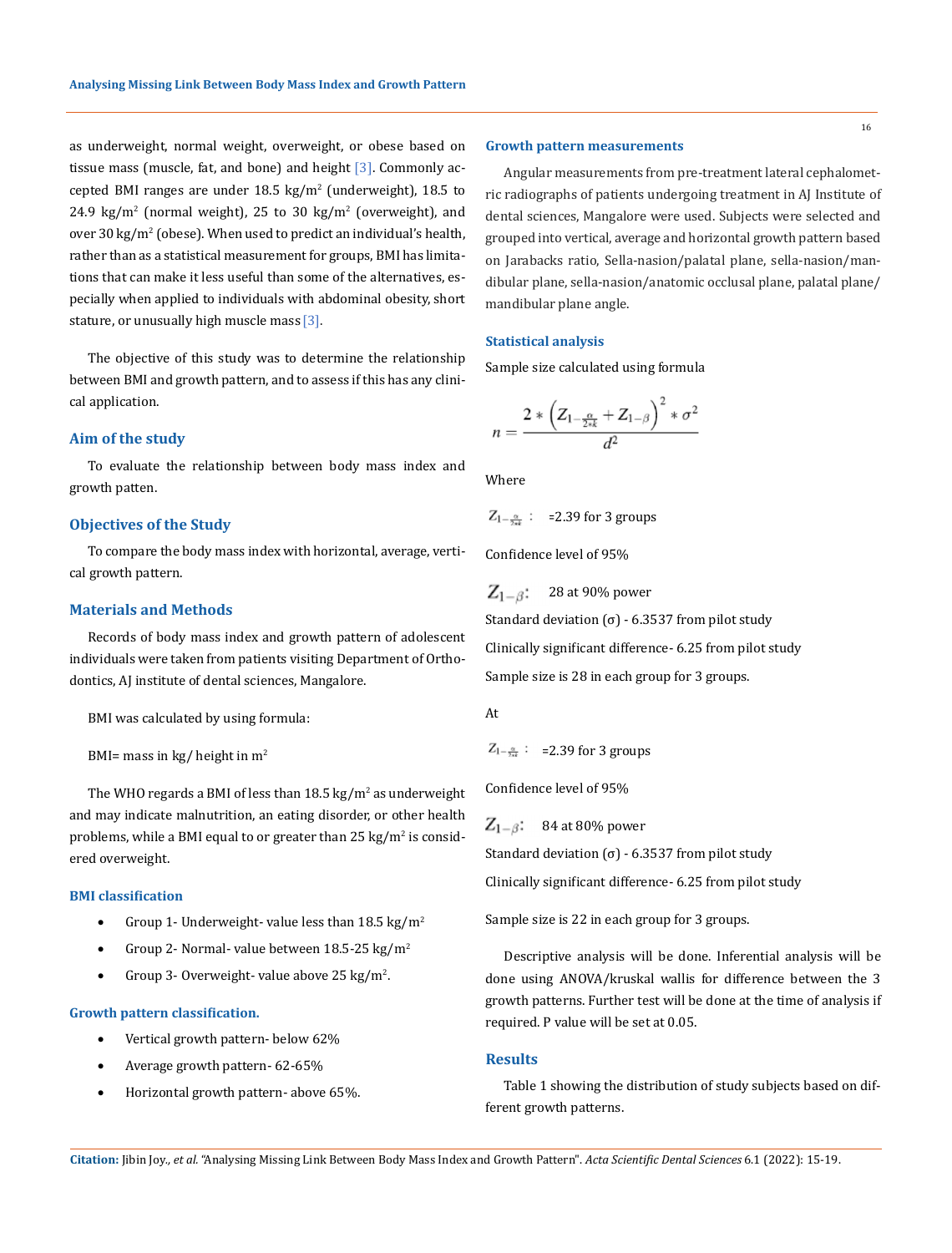| <b>Growth Pattern</b>     | <b>Frequency</b> | <b>Percent</b> |  |
|---------------------------|------------------|----------------|--|
| Vertical growth pattern   | 22.              | 33.3           |  |
| Average growth pattern    | 22.              | 33.3           |  |
| Horizontal growth pattern | 22.              | 33.3           |  |
| Total                     | 66               | 100.0          |  |

| × | ۰.<br>۰, |  |
|---|----------|--|

Table 2 showing the distribution of study subjects based on BMI.

| <b>BMI</b> category | <b>Frequency</b> | <b>Percent</b> |  |
|---------------------|------------------|----------------|--|
| Underweight         | 24               | 36.4           |  |
| Normal              | 32               | 48.5           |  |
| Overweight          | 10               | 15.2           |  |
| Total               | 66               | 100.0          |  |

**Table 2**

Table 3 showing the mean values of the variables.

|               | N  | <b>Mean</b> | <b>Std. Deviation</b> |
|---------------|----|-------------|-----------------------|
| Height in cms | 66 | 166.55      | 13.08557              |
| Weight in kgs | 66 | 56.33       | 14.48961              |
| BMI           | 66 | 20.36       | 4.02234               |

**Table 3**

Table 4 showing the mean value of BMI with respect to different growth patterns.

| <b>Growth Pattern</b>     | N  | <b>Mean</b> | <b>Std. Deviation</b> |
|---------------------------|----|-------------|-----------------------|
| Vertical growth pattern   | 22 | 16.63       | 1.88                  |
| Average growth pattern    | 22 | 20.80       | 3.15                  |
| Horizontal growth pattern | 22 | 23.66       | 3.21                  |

**Table 4**

### **Inferential statistics**

Table 5 showing comparison of the BMI values in between the three growth patterns analysed using One-way ANOVA followed by Tukey's post hoc test.

| <b>ANOVA</b>         |                          |    |                              |        |      |  |
|----------------------|--------------------------|----|------------------------------|--------|------|--|
| <b>BMI</b>           | Sum of<br><b>Squares</b> | df | <b>Mean</b><br><b>Square</b> | F      | Sig. |  |
| Between Groups       | 550.151                  | 2  | 275.076                      | 34.556 | .000 |  |
| <b>Within Groups</b> | 501.499                  | 63 | 7.960                        |        |      |  |
| Total                | 1051.650                 | 65 |                              |        |      |  |

### **Tukey's post hoc test**

| <b>BMI</b>                      |                               |                           |              |      |                                      |                                   |  |
|---------------------------------|-------------------------------|---------------------------|--------------|------|--------------------------------------|-----------------------------------|--|
| $\mathbf{(I)}$<br>Growth        | (J) Growth<br><b>Pattern</b>  | Mean<br><b>Difference</b> | Std.         | Sig. | 95%<br><b>Confidence</b><br>Interval |                                   |  |
| <b>Pattern</b>                  |                               | $(I-I)$                   | <b>Error</b> |      |                                      | Lower Upper<br><b>Bound Bound</b> |  |
| Average<br>growth<br>pattern    | Vertical<br>growth<br>pattern | 4.16818*                  | .85068       |      | $.000 \mid 2.1263 \mid 6.2101$       |                                   |  |
| Horizontal<br>growth<br>pattern | Vertical<br>growth<br>pattern | 7.03182*                  | .85068       |      | $.000 \,   4.9899 \,   9.0737$       |                                   |  |
| Horizontal<br>growth<br>pattern | Average<br>growth<br>pattern  | 2.86364*                  | .85068       | .004 | .8217                                | 4.9056                            |  |

**Table a**

Table 6 showing the correlation of the growth patterns with BMI using Pearson's correlation.

|                                                              |                           |                                | <b>BMI</b> |
|--------------------------------------------------------------|---------------------------|--------------------------------|------------|
|                                                              | Spearman's Growth pattern | <b>Correlation Coefficient</b> | $.723**$   |
| rho                                                          |                           | Sig. (2-tailed)                | .000       |
|                                                              |                           |                                | 66         |
| **. Correlation is significant at the 0.01 level (2-tailed). |                           |                                |            |

**Table 6**

### **Results**

- • P value .000 which is highly significant difference between the groups hence post hoc done.
- In post hoc the results showed highly significant difference (.000) between average and vertical growth pattern and horizontal and vertical growth pattern.
- There was significant difference between horizontal and average growth pattern.
- The correlation between growth pattern and BMI was very strong.

P value ≤ 0.05 significant

P value  $\leq 0.001$  highly significant.

**Citation:** Jibin Joy*., et al.* "Analysing Missing Link Between Body Mass Index and Growth Pattern". *Acta Scientific Dental Sciences* 6.1 (2022): 15-19.

17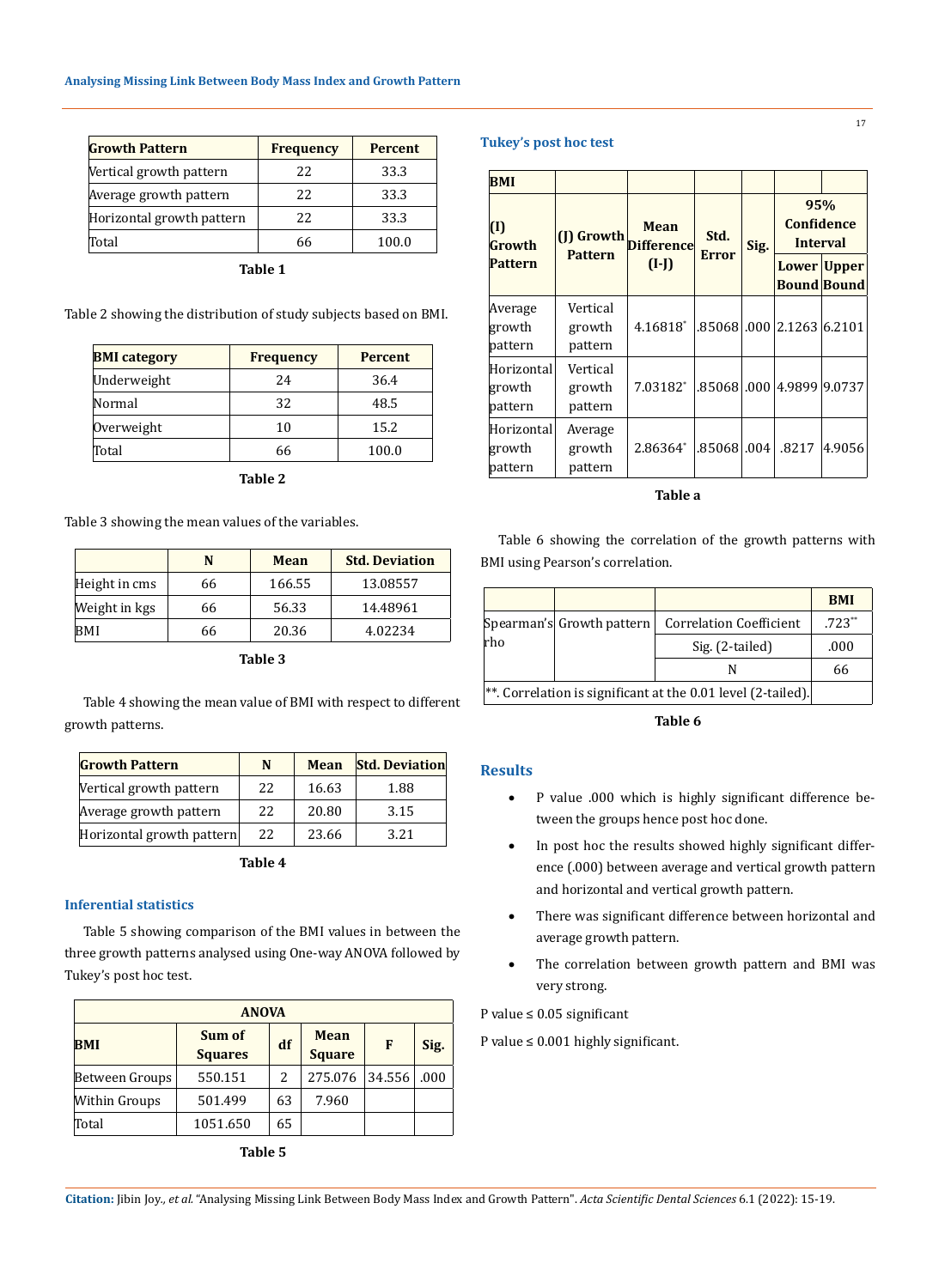# **Graph showing the mean BMI values between the three growth patterns**



### **Discussion**

The results obtained from this study confirm that there exists a link between growth pattern and BMI of individuals. Individuals with Vertical growth pattern have a comparatively lower BMI than their Horizontal and Average counterparts. A statistically significant difference exists in the BMI between vertical and average growth pattern and between horizontal and vertical pattern.

Body mass index (BMI) is used to determine the nutritional status and provides an estimate of a healthy body weight based on height  $[4]$ . BMI is an easy and widely used diagnostic tool to identify nutritional condition of a population, and it usually determines whether a person is underweight, healthy or overweight  $[5]$ .

Guilford was among the early pioneers to propose dietary deficiencies as an etiological factor for dentofacial deformities [6]. Nutritional deficiencies can significantly alter the functioning of endocrine glands of the body which in-turn effects not only the growth and development of whole body but also on the dentition [7]. Malnutrition produces relative and absolute changes in the spatial arrangements of the teeth in the jaws. Cortical thinning, enlargement of medullary spaces and reduced osteoblastic and osteoclastic activity are other unfavorable skeletal effects that have been observed [8].

Nutrition plays a fundamental role in determining the growth of individuals. Growth is the fundamental physiologic process that characterizes childhood. It should be closely monitored by pediatricians and families alike as a benchmark of a child's health [9].

This study suggests that growth pattern can be one of the indicators of physical status of an individual. Individuals with vertical growth pattern have thin musculature as opposed to the horizontal counterparts who tend to have a strong musculature.

Although this study proves that there exists a link between BMI and growth pattern further investigation would be required regarding nutritional aspect in various growth pattern as nutrition is one of the important factors aiding in tooth movement.

### **Conclusion**

We have arrived at the following conclusions from our study

- A highly significant difference exists between BMI of Average and Vertical growth pattern.
- • A highly significant difference exists between BMI of Horizontal and Vertical growth pattern.
- A significant difference exists between BMI of Horizontal and Average growth pattern.

### **Bibliography**

- 1. [Sassouni V. "A classification of skeletal facial types".](https://pubmed.ncbi.nlm.nih.gov/5249177/) *American [journal of orthodontics](https://pubmed.ncbi.nlm.nih.gov/5249177/)* 55.2 (1969): 109-123.
- 2. [Al-Mashhadany SM and Al-Mothaffar NM. "The characteristics](https://www.researchgate.net/publication/344273296_The_characteristics_of_profile_facial_types_and_its_relation_with_mandibular_rotation_in_a_sample_of_Iraqi_adults_with_different_skeletal_relations)  [of profile facial types and its relationship with mandibular](https://www.researchgate.net/publication/344273296_The_characteristics_of_profile_facial_types_and_its_relation_with_mandibular_rotation_in_a_sample_of_Iraqi_adults_with_different_skeletal_relations)  [rotation in a sample of Iraqi adults with different skeletal re](https://www.researchgate.net/publication/344273296_The_characteristics_of_profile_facial_types_and_its_relation_with_mandibular_rotation_in_a_sample_of_Iraqi_adults_with_different_skeletal_relations)lations". *[Journal of Baghdad College of Dentistry](https://www.researchgate.net/publication/344273296_The_characteristics_of_profile_facial_types_and_its_relation_with_mandibular_rotation_in_a_sample_of_Iraqi_adults_with_different_skeletal_relations)* 24.1 (2012): [135-139.](https://www.researchgate.net/publication/344273296_The_characteristics_of_profile_facial_types_and_its_relation_with_mandibular_rotation_in_a_sample_of_Iraqi_adults_with_different_skeletal_relations)
- 3. Mack KB., *et al.* ["Relationship between body mass index per](https://pubmed.ncbi.nlm.nih.gov/23374930/)[centile and skeletal maturation and dental development in](https://pubmed.ncbi.nlm.nih.gov/23374930/)  orthodontic patients". *[American Journal of Orthodontics and](https://pubmed.ncbi.nlm.nih.gov/23374930/)  Dentofacial Orthopedics* [143.2 \(2013\): 228-234.](https://pubmed.ncbi.nlm.nih.gov/23374930/)

18